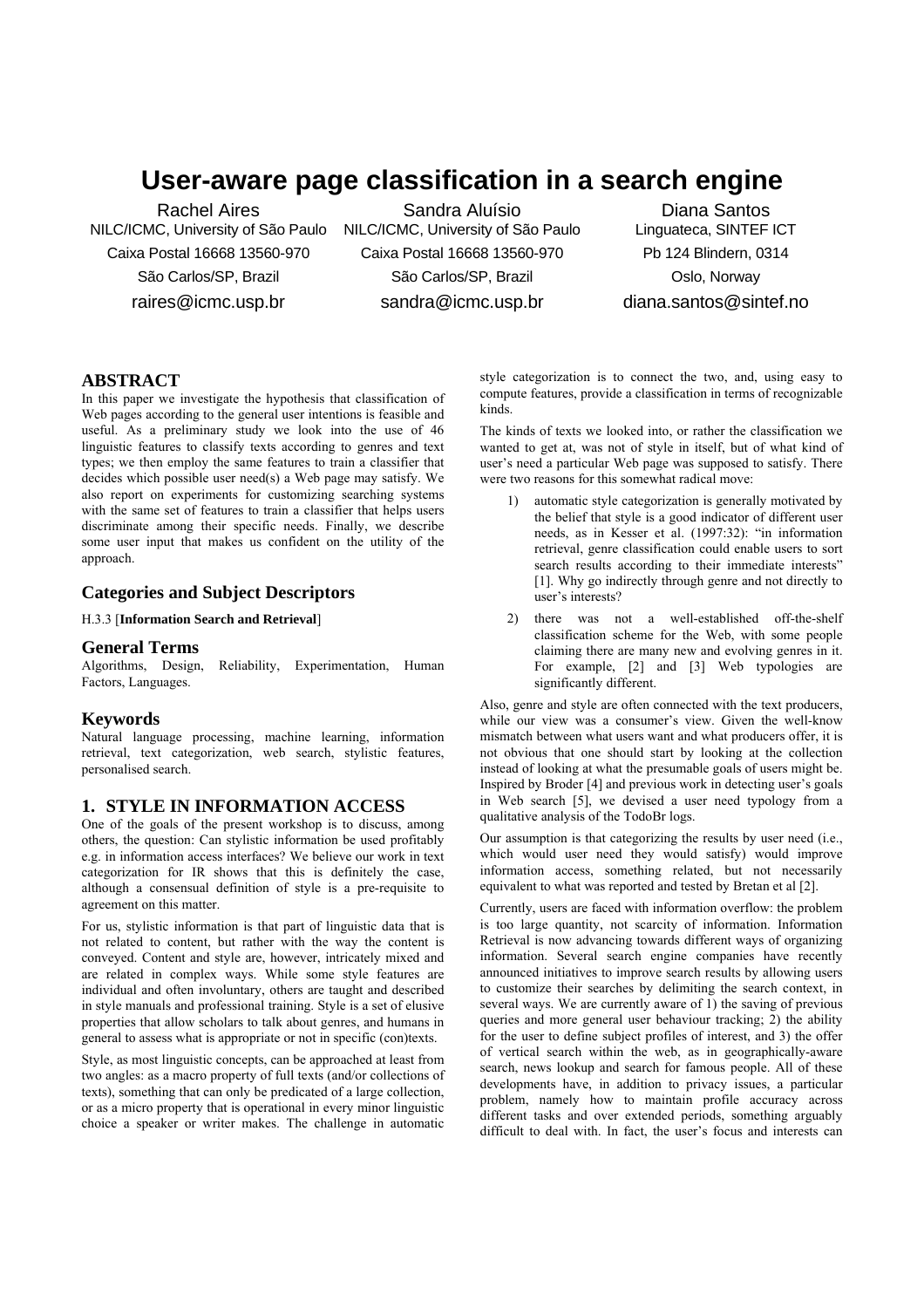change, and repeated frequent searches may be too specific, as in tasks from the user's work. Cognitive aspects of search behaviour have been claimed to deserve close attention, especially because multitasking information seeking seems to be common in the Web as well as in other information seeking environments [6].

So, in [7] we took the path to present to the user the results of her search classified by type of goal, i.e., develop a categorization meant to improve the presentation of the search results. Eventually this kind of categorization might also be employed for indexing, but this has not been the focus of our work.

Our work was inspired by Karlgren's [8] studies of systematic stylistic variation in order to characterize the genre of documents and improve Web search. Later on, we performed also similar experiments on automatic genre classification, but using a different genre classification, developed for Brazilian Portuguese in connection with the freely available reference corpus Lácio-Ref [9].

Our primary goal is to find which stylistic features can be used to classify web pages in Portuguese into understandable and useful classes to the web search task, in order to decrease the user effort to retrieve information.

In this paper, we report on several experiments performed to investigate automatic web pages classification into:

- genre and text types;
- seven general kinds of user needs;
- personalized user needs.

The paper is structured as follows: we start by presenting our explorations in genre and text type classification. Then, we present new experiments carried out to classify texts according to seven users' needs. Finally, we present two studies on the use of stylistic features to create customized classification schemes, one of which for English. We end the paper with a discussion of these results and alleys for further work.

# **2. CLASSIFICATION IN GENRES AND TEXT TYPES**

The genre of a text captures its communicative intention and discourse character. In other words, it classifies the community to which the text is addressed and the human activities that make it relevant. Genres can be told apart by the text types (which are defined by a particular text structure, lexicon, syntax, and adequacy to the main theme) usually associated to each of them.

Karlgren, based primarily in Biber [10], used stable characteristics of texts for genre categorization. According to Karlgren [8], style is the difference between two ways of saying the same thing, and systematic stylistic variation can be used to characterize the genre of documents. In one of his studies ([8]: Chapter 16) he looked into the design of an interactive system with the interface incorporating stylistic information, categorizing retrieval results by genre, and displaying the results using this categorization. In this experiment, eleven categories were employed and a user-centred evaluation was performed. The users were asked to execute two tasks each, using the interface prototype with stylistic features and the web search engine Altavista. Karlgren concluded that most users used the interface as intended and many searched for documents in the genres the results could be expected to show up in.

Biber [10] has studied English text variation using several variables, and found that texts vary along five dimensions. Registers would then differ systematically along each of these dimensions, relating to functional considerations such as interactiveness, involvement, purpose, and production interactiveness, involvement, purpose, and circumstances, all of which have marked correlates in linguistic structure.

Stamatatos et al [3] have also worked with genre classification based on stylometric methods, creating a Web corpus for Modern Greek and automatically categorizing it.

We performed the following experiment: We used the genres scheme presented by Aluísio et al [9] on which the Lácio-Ref1 corpus was based, in connection with the corpus for training. The corpus has 4,278 files with 8,291,818 words, divided into 5 genres (scientific, informative, law, literary, and instructional) and 30 text types (paper, administrative circular, statement, dissertation, editorial, interview, law, textbook, public notice, decree, short stories, letter, monograph, news, legal opinion, report, review, abstract, provisional measure, official letter, ordinance, receipt, news reporting, resolution, government body rules, court management measure, court decision, superior court decision, poem, and other).

To make text classification even more flexible an option is to allow the user to get the search results classified by text types. For example, it is improbable that the same information need can simultaneously be satisfied with a poem about lonely hearts and a recipe using chicken heart as an ingredient. Therefore, we investigated whether classification of Web pages into text types could mirror somehow user's intentions.

We computed the 46 features for each text that had been suggested in [7] (shown in Figure 1), and used them to train a genre classifier. These features, which are mainly closed lists, were inspired by those proposed by Biber [10] and Karlgren [8], but checked in grammars and textbooks for Portuguese.

| <b>Word-based statistics</b>                                                                                                                                                |  |  |
|-----------------------------------------------------------------------------------------------------------------------------------------------------------------------------|--|--|
| Type/token ratio                                                                                                                                                            |  |  |
| capital type token ratio                                                                                                                                                    |  |  |
| digit content                                                                                                                                                               |  |  |
| average word length in characters                                                                                                                                           |  |  |
| $long words (>6 \text{ chars}) \text{ count}$                                                                                                                               |  |  |
| <b>Text-based statistics</b>                                                                                                                                                |  |  |
| Character count                                                                                                                                                             |  |  |
| average sentence length in characters                                                                                                                                       |  |  |
| sentence count                                                                                                                                                              |  |  |
| average sentence length in words                                                                                                                                            |  |  |
| text length in words                                                                                                                                                        |  |  |
| <b>Other statistics</b>                                                                                                                                                     |  |  |
| the subjective markers "acho", "acredito que", "parece que" and<br>"tenho impressão que" ("I think so", "I believe that", "it seems")<br>that", "have the impression that") |  |  |

1 http://www.nilc.icmc.usp.br/lacioweb/

l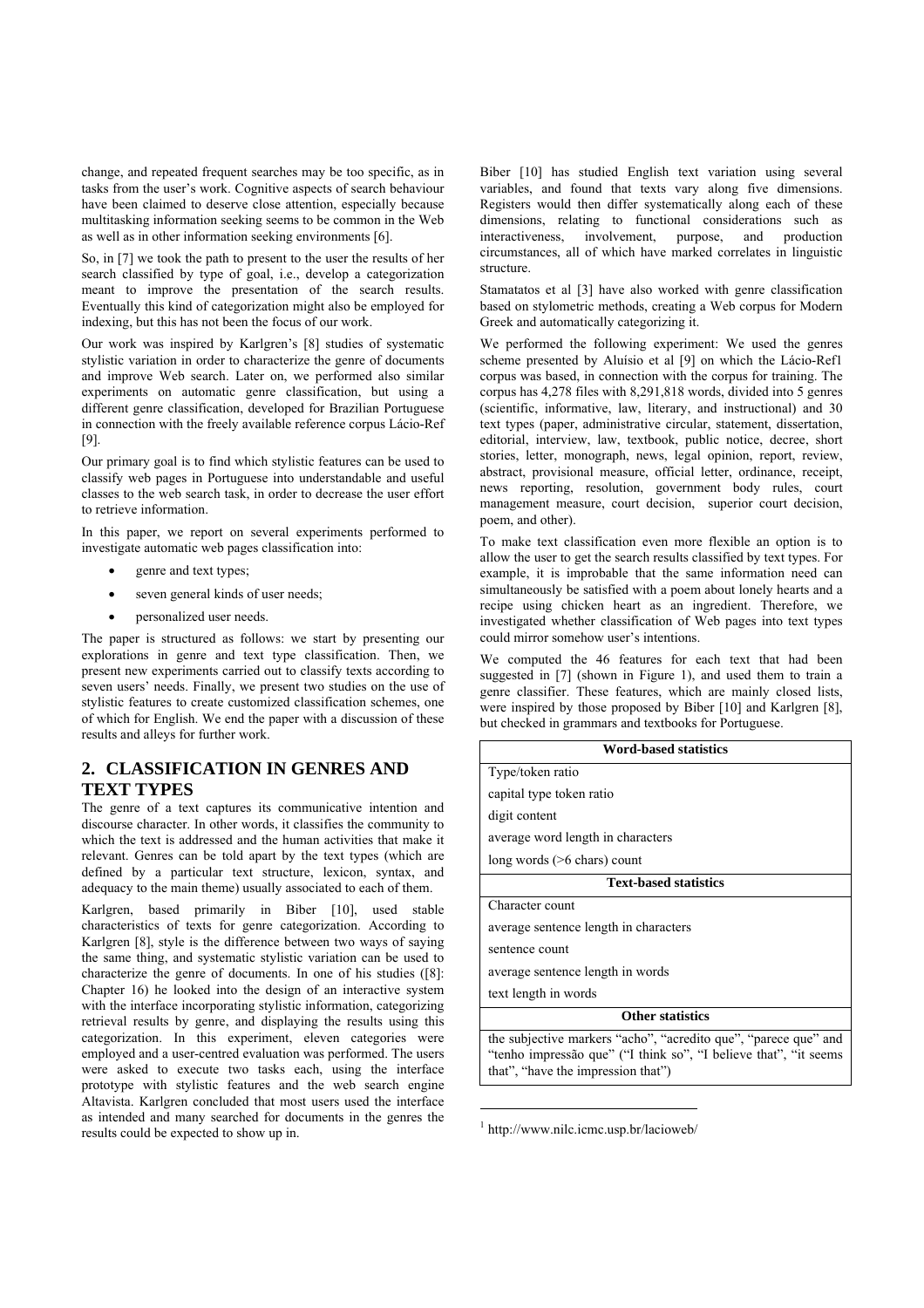| the present forms of verb to be "é/são" ("is/are")                                                                                                                                                                                                                                                                                                                                                                                                                            |
|-------------------------------------------------------------------------------------------------------------------------------------------------------------------------------------------------------------------------------------------------------------------------------------------------------------------------------------------------------------------------------------------------------------------------------------------------------------------------------|
| the word "que" (can be: noun, pronoun, adverb, preposition,<br>conjunction, interjection, emphatic particle)                                                                                                                                                                                                                                                                                                                                                                  |
| the word "se" ("if/whether" and reflexive pronoun)                                                                                                                                                                                                                                                                                                                                                                                                                            |
| the discourse markers "agora", "da mesma forma", "de qualquer<br>forma", "de qualquer maneira" and "desse modo" ("now", "on<br>the same way", "anyway", "somehow" and "this way")                                                                                                                                                                                                                                                                                             |
| the words "aonde", "como", "onde", "por que", "qual",<br>"quando", "que" and "quem" on the beggining of questions (wh-<br>questions)                                                                                                                                                                                                                                                                                                                                          |
| "e", "ou" and "mas" as sentence-initial conjunctions ("and",<br>"or", "but")                                                                                                                                                                                                                                                                                                                                                                                                  |
| amplifiers. Amplifiers scale upwards (Quirk et al, 1992),<br>denoting either an upper extreme of a scale or a high degree,<br>high point on the scale. Some examples are: "absolutamente"<br>(absolutely), "extremamente" (extremely), "completamente"<br>(completely) and "longe" (far).                                                                                                                                                                                     |
| conjuncts. Most conjuncts are adverbs and prepositional phrases<br>(Quirk et al, 1992). Some examples are: "além disso"<br>(moreover), "consequentemente" (accordingly), "assim" (thus)<br>and "entretanto" (however).                                                                                                                                                                                                                                                        |
| downtoners. Downtoners have a lowering effect on the force of<br>the verb and many of them scale gradable verbs, they can have a<br>slight lowering effect, scale downwards considerably or serve to<br>express an approximation to the force of the verb (while<br>indicating its non-application) (Quirk et al, 1992). Some<br>examples are: "com exceção" (with the exception), "levemente"<br>(slightly), "parcialmente" (partially) and "praticamente"<br>(practically). |
| emphatics. Emphatics (emphasizers) have a general heightening<br>effect (Quirk et al, 1992). Some examples are: "definitivamente"<br>(definitely), "é óbvio que" (it is obvious that), "francamente"<br>(frankly) and "literalmente" (literally).                                                                                                                                                                                                                             |
| suasive verbs. Some examples are the verbs: <i>aderir</i> (to adhere),<br>distinguir (to distinguish), crer (to believe) and dar (to give).                                                                                                                                                                                                                                                                                                                                   |
| private verbs. Some examples are the verbs: partir (to leave), ter<br>(to have), averiguar (to check) and guardar (to keep).                                                                                                                                                                                                                                                                                                                                                  |
| public verbs. Some examples are the verbs: <i>abolir</i> (to abolish),<br>promulgar (to promulgate), mencionar (to mention)<br>and<br>declarar (to declare).                                                                                                                                                                                                                                                                                                                  |
| number of definite articles                                                                                                                                                                                                                                                                                                                                                                                                                                                   |
| number of indefinite articles                                                                                                                                                                                                                                                                                                                                                                                                                                                 |
| first person pronouns                                                                                                                                                                                                                                                                                                                                                                                                                                                         |
| second person pronouns                                                                                                                                                                                                                                                                                                                                                                                                                                                        |
| third person pronouns                                                                                                                                                                                                                                                                                                                                                                                                                                                         |
| number of demonstrative pronouns                                                                                                                                                                                                                                                                                                                                                                                                                                              |
| indefinite pronouns and pronominal expressions                                                                                                                                                                                                                                                                                                                                                                                                                                |
| number of prepositions                                                                                                                                                                                                                                                                                                                                                                                                                                                        |
| place adverbials                                                                                                                                                                                                                                                                                                                                                                                                                                                              |
| time adverbials                                                                                                                                                                                                                                                                                                                                                                                                                                                               |
| number of adverbs                                                                                                                                                                                                                                                                                                                                                                                                                                                             |

| number of interjections     |
|-----------------------------|
| contractions                |
| Causative conjunctions      |
| Final conjunctions          |
| Proportional conjunctions   |
| Temporal conjunctions       |
| Concessive conjunctions     |
| Conditional conjunctions    |
| "conformative" conjunctions |
| comparative conjunctions    |
| consecutive conjunctions    |

**Figure 1. The 46 features selected** 

We used the Weka J48, Sequential Minimal Optimization (SMO) and Logistic Model Tree (LMT) algorithms [11]. J48 is the Weka implementation of the decision tree learner C4.5. C4.5 was chosen for several reasons: it is a well-known classification algorithm, it had already been used in similar studies [8], and it produces easily understandable rules. LMT [12] is a classification algorithm for building 'logistic model trees', which are classification trees with logistic regression functions at the leaves. SMO implements Platt's [13] sequential minimal optimisation algorithm for training a support vector classifier using scaled polynomial kernels, transforming the output of SVM into probabilities by applying a standard sigmoid function that is not fitted to the data. The implementation used does not perform speed-up for linear feature space and sparse input data. It globally replaces all missing values, transforms nominal attributes into binary ones, and normalizes all numeric attributes.

The results<sup>2</sup> for precision, recall and F-measure are shown in Table 1.

| <b>Algorithms</b>                   | <b>J48</b> | <b>SMO</b> | LMT  |
|-------------------------------------|------------|------------|------|
| <b>Classification in Genres</b>     |            |            |      |
| Precision                           | 0.82       | 0.81       | 0.89 |
| Recall                              | 0.77       | 0.85       | 0.85 |
| F-measure                           | 0.79       | 0.82       | 0.87 |
| <b>Classification in Text Types</b> |            |            |      |
| Precision                           | 0.65       | 0.55       | 0.76 |
| Recall                              | 0.67       | 0.91       | 0.74 |
| F-measure                           | 0.65       | 0.69       | 0.75 |

Results for genres confirm that stylistic features can also be used in the classification of Portuguese texts, as it was done in studies for English and other languages. The best result was achieved with LMT. The results for text types were poorer, even for the

j

 $2 \text{ In all experiments presented in this paper we used 10-fold cross.}$ validation.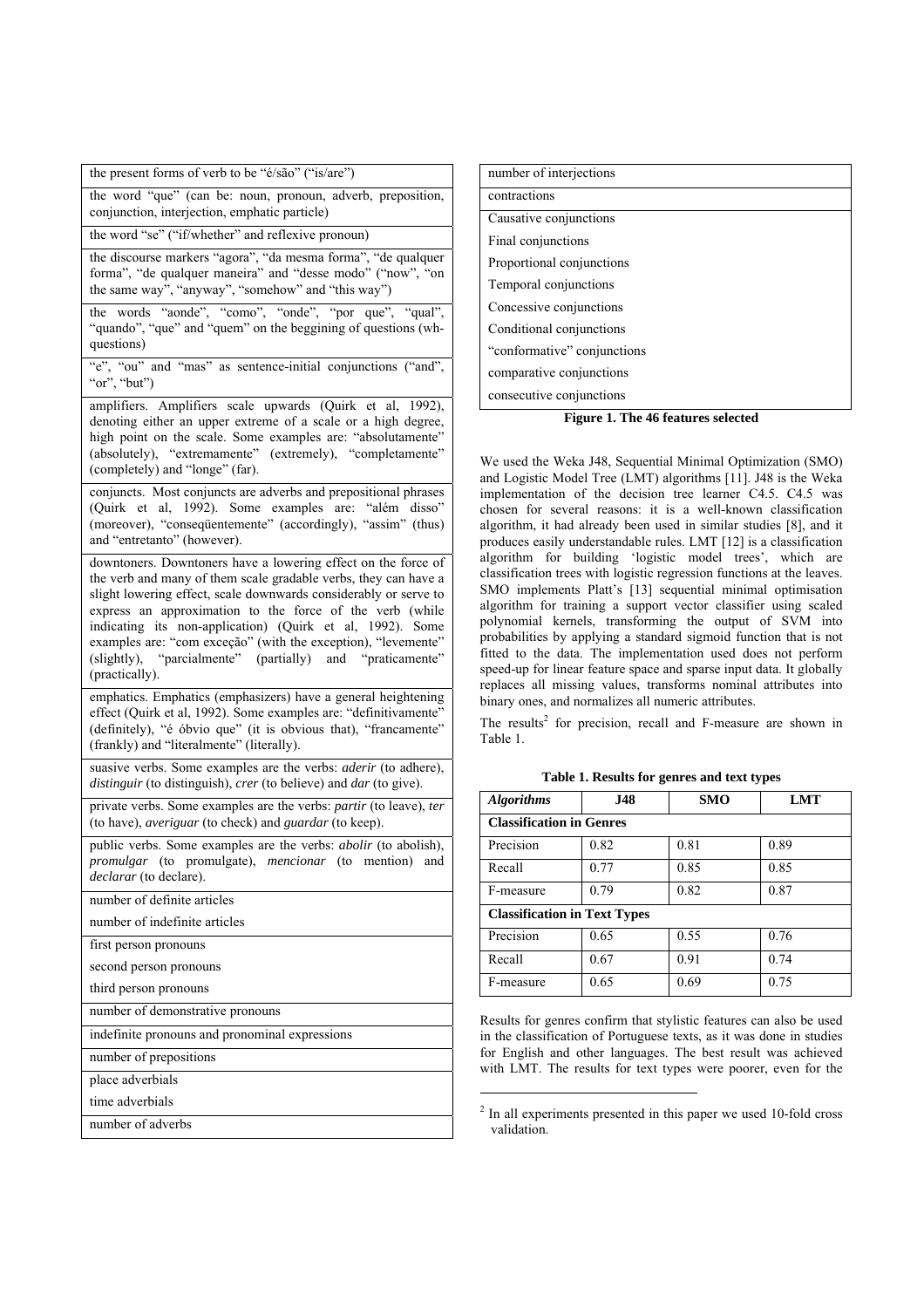best algorithm. Reasons for this may include the fact that the corpus is not balanced in terms of text types (there are 300 texts for some types, while for others there are only 6), or that the text types themselves do not really stand apart in linguistic terms.

# **3. CLASSIFICATION IN SEVEN USERS' NEEDS**

As documented in [7], the classification scheme based on the seven users' needs was the outcome of a qualitative analysis of the most common users' needs for the period between November 1999 and July 2002, provided by  $TodoBr<sup>3</sup> logs$  a major Brazilian search engine from Akwan Information Technologies. This classification reflects what the user wants:

1) A definition of something or to learn how or why something happens. For this need, dictionaries, encyclopaedias, textbooks, technical articles, reports and texts of the informative genre would present the best results.

2) To learn how to do something or how something is usually done, as in finding a recipe of cake or learning to make gift boxes and installing Linux. Typical results are texts of the instructional genre, such as manuals, textbooks, readers, recipes and even some technical articles or reports.

3) A comprehensive presentation about a given topic. In this case, the best results should be texts of the instructional, informative and scientific genres, e.g. textbooks, essays and long articles.

4) To read news about a specific subject, as the news about the current situation in a given part of the world, or the latest results of soccer games. The best answers in this case would be texts of the informative genre, e.g. online newspapers and magazines.

5) To find information about someone or a company or organization. A typical example would be the user interested in more information about his/her blind date or to find the contact information of someone he met in a conference. Typical answers here are personal, corporation and institutional web pages.

6) To find a specific web page whose URL the user does not remember. For this type of need the results could be from any type of text or genre. The only way to identify this need would be if the interface asked the user what type of page he/she is looking for.

7) To find URLs where for accessing online services, such as buying clothes or downloading software. The best answer to this kind of request is commercial text types (companies or individuals offering products or services).

In a previous experiment (see [7] for more details) we created a corpus with 511 texts extracted from the Web, 73 for each type of  $need<sup>4</sup>$  plus additional 73 texts that would not answer any of the six types used (we call it "others"), in order to have a balanced corpus. The resulting corpus had 640,630 words. For comparison, note that Biber's 481 texts amounted to a corpus with approximately 960,000 words, which is larger in number of words because Web texts tend to be smaller.

l

For this experiment we used the 46 features shown in Figure 1. We computed these statistics for all texts, and trained classifiers using  $2, 3$  (2 categories plus "others"),  $4, 5$  (4 categories plus "others"), 6 and 7 categories (6 categories plus "others") (Table 2). In [14] we used mainly the J48 algorithm.

**Table 2. Used categories** 

| 2 categories             | 4 categories  | 6 categories |
|--------------------------|---------------|--------------|
| 1) the union of needs 1, | the<br>union  | of Need 1    |
| $2, 3, 4$ and 5          | needs 1, 2, 3 | Need 2       |
| $2)$ need $7$            | $2)$ need 4   | Need 3       |
|                          | 3) need 5     | Need 4       |
|                          | $4)$ need $7$ | Need 5       |
|                          |               | Need 7       |

The classification with 2 categories decides whether a page gives any kind of information about a topic or gives access to an online service. The classification with 4 categories distinguishes among information about something someone or some company/institution/organization, news, and online services. Finally, the classification with 6 categories is the most comprehensive presented here, which excludes only category 6 that can be of any type of text or genre. The class "others" contains text types like blogs, jokes, poetry, etc, that are examples of text types not covered by the seven users' needs.

The results were encouraging: We got 90.93% of correct classification for 2 categories, 76.97% for 3, 65.06% for 4; 56.56% for 5; 52.01% for 6 and 45.32% for 7 categories. We then replicated these experiments using all 44 Weka algorithms which could deal with non-nominal features, with non-numerical classes, with the number of classes we needed (maximum 7) and which did not present errors related to the standard deviation of our features for any of our classes. Fourteen algorithms achieved the same or better results than J48, regarding the percentage of correct decisions. The best ones were LMT and SMO. The best result for 2, 3, 4, 5, 6 and 7 categories were, respectively 93.83%, 82.97%, 73.74; 67.90%, 63.69% and 58.31% (see [14] for a full description of the results, such as precision and recall per class).

In spite of these good results, there were problems in this approach, particularly the assumption that any given text could only satisfy one user's need. So we created a new and larger corpus, "Yes, user!",<sup>5</sup> which was reclassified in as many of  $22$ classes (see [15] for corpus description), some with only a few texts. In order to have a balanced corpus, it was enlarged to 1,703 texts (2,159,491 words).

We carried out 3 experiments using the reclassified corpus with: (i) the 46 features of Figure 1; (ii) the 46 features from (i) plus 5 functions to measure vocabulary richness, taken from [3] and shown in Figure 2, resulting in 51 features; (iii) the features from (i) plus features dealing with the most frequent words in the corpus, after eliminating stop-words, linking verbs, adverbs, domain related words (terminology) and further grouping some words together (108 features).

l

<sup>3</sup> www.todobr.com.br

<sup>&</sup>lt;sup>4</sup> Except for type 6, which, as explained above, can correspond to any kind of text.

<sup>5</sup> http://www.linguateca.pt/Repositorio/YesUser/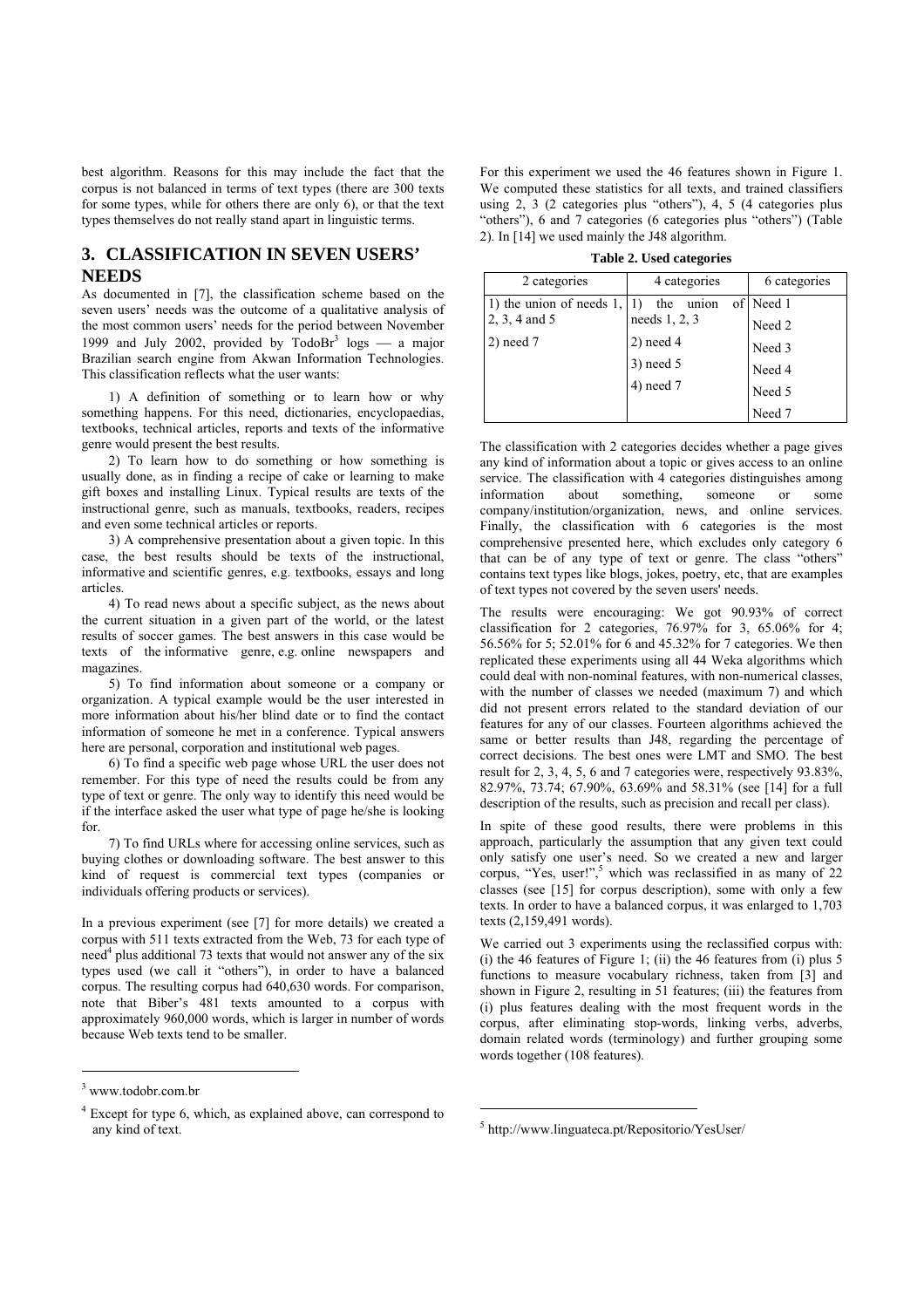In Figure 2 V<sub>i</sub> is the number of words used exactly i times and  $\alpha$ is fixed as 0.17.

$$
K = \frac{10^4 (\sum_{i=1}^{n} i^2 V_i - N)}{N^2}
$$
  
\n
$$
R = \frac{(100 \log N)}{(1 - (\frac{V_1}{V}))}
$$
  
\n
$$
D = \sum_{i=1}^{V} V_i \frac{i(i-1)}{N(N-1)}
$$

#### **Figure 2. functions to measure vocabulary richness**

In the first experiment we generated  $3$  classification schemes<sup>6</sup>: one with all the six needs, another distinguishing among pages which offer services, pages which offer information and pages which offer both, and the last one which distinguishes between services and information. The results are shown in Table 3.

**Table 3. Correct classifications using the 46 features** 

|                                                                  | <b>J48</b> | <b>SMO</b> |
|------------------------------------------------------------------|------------|------------|
| Full classification in 6 needs plus "others"                     | 69.7%      | 72.52%     |
| Information x service x information and<br>service plus "others" | $172.17\%$ | 73.58%     |
| Information x service plus "others"                              | 85.11%     | 86.37%     |

The second and the third experiments were done only with the full classification scheme (six needs plus "others") and the results are shown in Table 4.

**Table 4. Correct classifications using 51 or 108 features** 

|              | J48    | <b>SMO</b> |
|--------------|--------|------------|
| 51 features  | 70.38% | 73.77%     |
| 108 features | 73.17% | 77.02%     |

The results from table 3 and 4 are significantly better than those in [10] which presented a precision of 45.32% for the classification in six categories plus "others" and 82.97% for the classification in two categories plus "others". For 6 categories plus "others" the best result was with 108 features and SMO; for 2 categories plus "others" the best result was with SMO.

# **4. CREATION OF CUSTOMIZED CLASSIFICATION SCHEMES**

Obviously, the seven types of user needs explained in Section 3 do not cover all kinds of user intentions, as users may do all kinds of unpredictable searches and it is unlikely that one can recover their intentions by looking only at the logs. However, the very features used to generate rules and classify texts can be used to build customized schemes for other tasks. For example, a doctor can create a classification scheme to distinguish between web pages with technical articles about a disease and web pages that deal with the subject without scientific rigor. However, it is not

 $\overline{a}$ 

possible to use the same features we have studied to distinguish among subjects, for example, to tell cardiology technical texts apart from other medical technical texts. We plan to offer customized schemes to the user in a desktop web search prototype being developed, where the user can select examples of text types that often make his/her searches difficult. In the doctor's example, he/she would give to the system samples of technical and nontechnical material that would be used as training material. The system would then automatically calculate the features for the given text set, train a classifier and present an estimation of the system efficacy to the user personal scheme. The generated classification model would be saved as a new option of the classification task. Summing up, we would offer predefined options (genres, text types and seven user's needs) as it is provided by search engines shortcuts and tabs, but we will also allow the user to create his/her own shortcut specific to the binary text type related problematic tasks that he/she often performs.

In the following sections we show three case studies regarding the use of stylistic features to create customized classification schemes.

### **4.1 Legal texts**

We created a corpus with 200 texts in the law domain, extracted from the Web. Half of them are meant for experts, the other half for laymen. In order to find out how many texts are necessary for training personalized schemes, in this experiment we have used: (i) an increasing number of texts in the training sets; (ii) the algorithms J48, SMO and LMT; (iii) the 46 features from Figure 1. Results of each classifier appear in Table 5.

| <b>J48</b> | <b>SMO</b> | <b>LMT</b> |  |  |
|------------|------------|------------|--|--|
|            |            |            |  |  |
| 0.43       | 0.61       | 0.42       |  |  |
| 0.60       | 0.79       | 0.56       |  |  |
| 0.48       | 0.67       | 0.47       |  |  |
|            |            |            |  |  |
| 0.67       | 0.78       | 0.81       |  |  |
| 0.68       | 0.75       | 0.75       |  |  |
| 0.66       | 0.75       | 0.76       |  |  |
| 200 texts  |            |            |  |  |
| 0.77       | 0.83       | 0.84       |  |  |
| 0.76       | 0.84       | 0.84       |  |  |
| 0.76       | 0.83       | 0.83       |  |  |
|            |            |            |  |  |

The best results were achieved with a training set with 200 texts and the algorithms SMO and LMT.

We have also trained a classification scheme for texts in English using: (i) a corpus with 200 texts extracted from www.findlaw.com; (ii) the algorithms J48, SMO and LMT and (iii) 52 features taken from Biber and Karlgren [1, 2] which are the original features for English that were adapted for Portuguese (Figure 1) plus 3 types of modals, 2 of negation, nominalizations, besides reflexive and possessive pronouns. Results of each

 $6$  In all three schemes the class "others" was considered.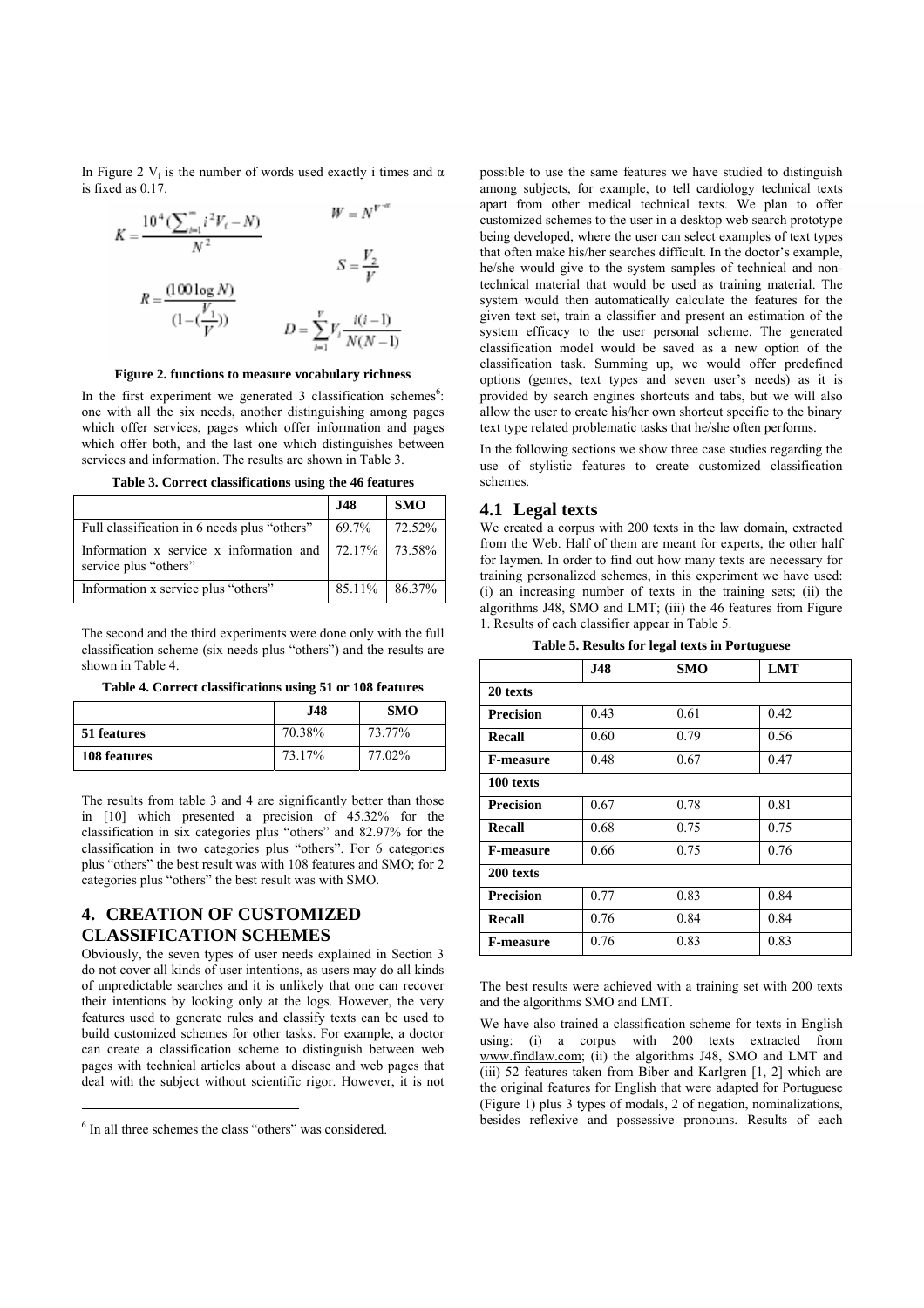classifier appear in Table 6. Figure 3 shows the J48 decision tree when trained with the 200 texts.

|                  |            | Table 6. Results for legal texts in English |            |
|------------------|------------|---------------------------------------------|------------|
|                  | <b>J48</b> | <b>SMO</b>                                  | <b>LMT</b> |
| 20 texts         |            |                                             |            |
| <b>Precision</b> | 0.82       | 0.78                                        | 0.77       |
| Recall           | 0.88       | 0.78                                        | 0.80       |
| <b>F-measure</b> | 0.84       | 0.77                                        | 0.78       |
| 100 texts        |            |                                             |            |
| <b>Precision</b> | 0.87       | 0.95                                        | 0.91       |
| Recall           | 0.86       | 0.91                                        | 0.86       |
| <b>F-measure</b> | 0.85       | 0.92                                        | 0.87       |
| 200 texts        |            |                                             |            |
| <b>Precision</b> | 0.89       | 0.96                                        | 0.94       |
| Recall           | 0.87       | 0.92                                        | 0.92       |
| <b>F-measure</b> | 0.87       | 0.94                                        | 0.93       |

**Table 6. Results for legal texts in English** 

The best results were achieved with a training set with 200 texts and the algorithm SMO.

| second person pronoun $\leq 0.062305$                     |
|-----------------------------------------------------------|
| capital type token ratio $\leq$ 106                       |
| predictive modals $\leq$ 0.295683: laymen (4.0)           |
| predictive modals $> 0.295683$ : expert (2.0)             |
| capital type token ratio $> 106$                          |
| second person pronoun $\leq 0.022763$ : expert (82.0)     |
| second person pronoun $> 0.022763$                        |
| definite article $\le$ 3.540519: laymen(4.0/1.0)          |
| definite article $> 3.540519$ : expert (7.0)              |
| second person pronoun $> 0.062305$                        |
| interjections $\leq 0.006979$                             |
| prepositions $\leq$ 8.235294: laymen(92.0/1.0)            |
| prepositions $> 8.235294$                                 |
| second person pronoun $\leq 0.160128$ : expert (17.0/1.0) |
| second person pronoun $> 0.160128$                        |
| prepositions $\leq 11.081323$                             |
| definite article $\leq$ 5.350978                          |
| synthetic negation $\leq 0.26178$ : laymen(48.0/4.0)      |
| synthetic negation > $0.26178$ : expert $(3.0/1.0)$       |
| definite article $> 5.350978$                             |
| type token ratio $\leq$ 0.357788: expert (8.0)            |
| type token ratio $> 0.357788$ : laymen(2.0)               |
| prepositions $> 11.081323$                                |
| first person pronouns $\leq 0.151976$ : expert (9.0)      |
| first person pronouns $> 0.151976$ : laymen(2.0)          |
| interjections $> 0.006979$                                |
| prepositions $\leq$ 4.71464: laymen(2.0)                  |
| prepositions $> 4.71464$ : expert (17.0)                  |

**Figure 3. Decision tree for English texts classification scheme**

### **4.2 Finding product descriptions**

The second study concerned finding out whether E-commerce pages described products on sale or not. We used a collection provided by Martins & Moreira [16] containing 1,252 pages.

**Table 7. Results for e-commerce pages** 

|                  | .148 | <b>SMO</b> | LMT  |
|------------------|------|------------|------|
| <b>Precision</b> | 0.87 | 0.90       | 0.90 |
| <b>Recall</b>    | 0.85 | 0.69       | 0.86 |
| <b>F-measure</b> | 0.86 | 0.78       | 0.88 |

The best results were achieved with LMT.

### **5. EVALUATING THE SCHEMES**

In order to have some feedback from potential users, we applied a questionnaire to undergraduate students of computer science, linguistics, medicine and to graduate photography students. The goals were to find out:

- How clear to the users was the seven user's needs scheme
- How clear was the genre classification scheme. This was done in 2 ways: (i) asking if any of the three genre schemes presented in [9, 8:16, 3] was helpful for the search task; (ii) presenting the genre scheme from [9] through text type examples and calling it text types schemes (we did not present it as 30 classes mentioned in Section 2, we presented it in 9 classes)
- Which schemes were easier to use
- Whether the user would spend one day collecting text samples to generate a system that would be specific for the tasks that often trouble him

Sixty three students answered the questionnaire. At least two students believed that one of the schemes above was not helpful, specifically: 2 for the seven user's needs, 3 for the text types,  $8$ for the genre scheme presented in [8:16], 12 for the genre scheme presented in [9] and 13 for the genre scheme presented in [3]. At least six students believed that one of the schemes was easier to use: 25 for the seven user's needs, 29 for the text types, 15 for the genre scheme presented in [8:16], 13 for the genre scheme presented in [9] and 6 for the genre scheme presented in [3].

The hypothesis behind our work was that it is easier for a user to choose among types of needs than between genres. From the questionnaire we realized that the students did not completely understand the genres labels, since the difference between the genres scheme and the text types scheme was only the label and only 3 considered it not useful while 12 considered the genres scheme one not useful. As an example for the labelling, the label for the instructional genre was changed to "text book, culinary recipe, course notes, etc."

The number of students which considered the scheme based on the seven user's needs useful was also larger than those that preferred the genre scheme. However this has to be confirmed using a user-centred evaluation of our prototype. Figure 4 shows a screen dump of our desktop meta searcher prototype, named Leva-e-Traz ("takes and brings").

The results seem to indicate that there is something to be gained classifying Web pages using the a priori schemes: seven users' needs, genres scheme and text type scheme (the one presented in Section 2). All 41 users who had reported having frequent problems in their searches answered that they would spend a day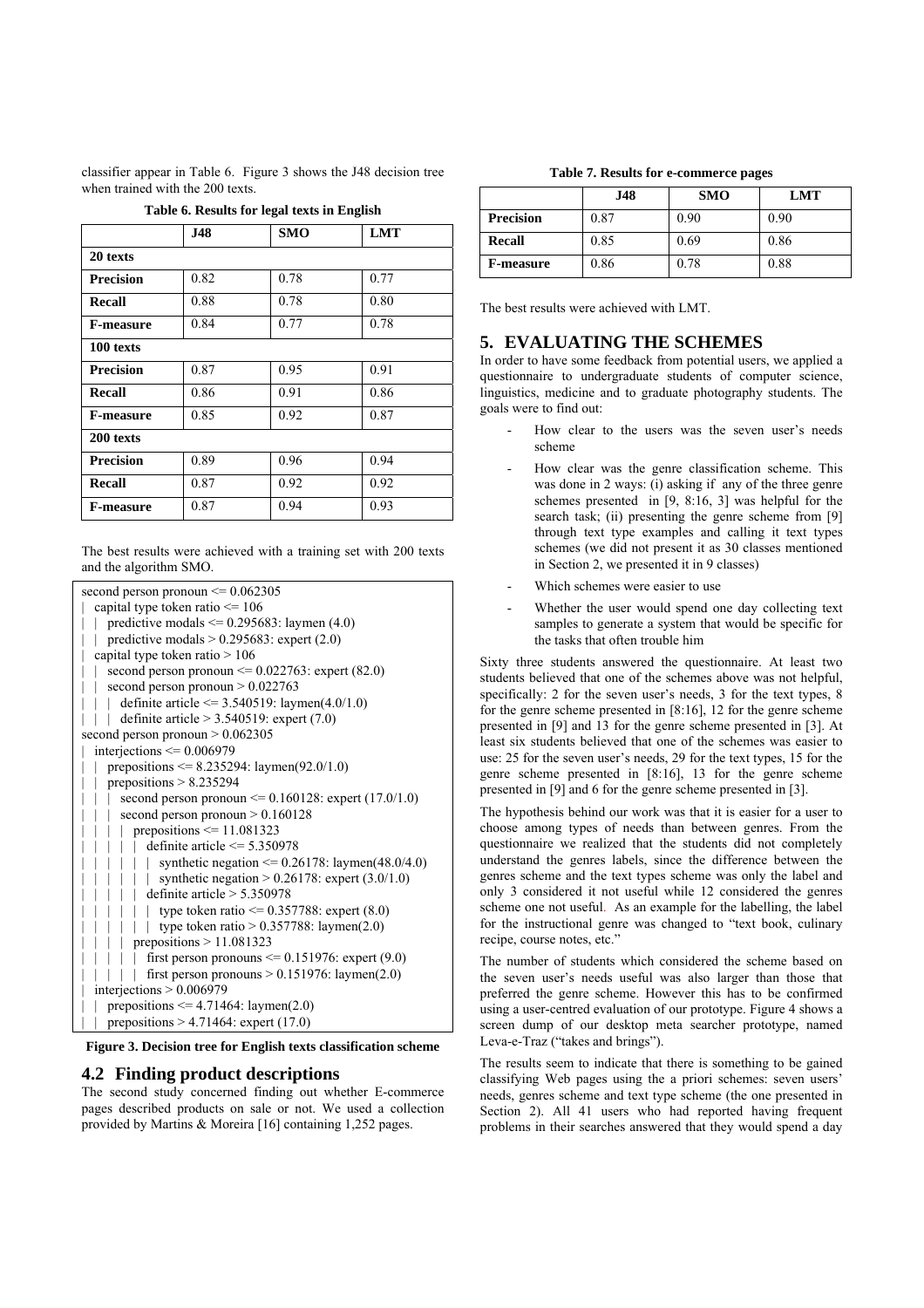creating personalised schemes, which apparently confirms the feasibility of the option described in Section 4.



**Figure 4. Leva-e-Traz main screen**

### **6. DISCUSSION AND ONGOING WORK**

In this paper we have presented results for genre, text types, seven user needs and personalized classification of texts on the Web.

On the one hand, we confirmed that the use of stylistic features to classify texts in genre and text types, as advocated and used for other languages, also works for Portuguese.

In addition, we believe that our attempt to automatically categorise, in terms of user needs, texts on the Web  $-$  first reported in  $[7]$  – had not been tried before, for any language. We applied it to Brazilian Portuguese, and the experiments reported here improved precision from 0.45 reported in [7] to 0.77, which seems to indicate that this 7 types can be reliably enough identified to help the user.

Finally, we have also obtained some first results for personalized classification, achieving a precision of at least 0.84. As far as we know, the decision of how to classify and rank the texts has not been previously put in the user's hands, although adaptive systems learning from user choices exist in the literature [17]. We are currently conducting more experiments like the ones presented in Section 4 to find out how many texts the user has to collect, and how the selection can be improved. If we confirm, with future experiments, that a small number of texts, such as 200, is sufficient to achieve good results, we may have found a costeffective way to solve a user's specific text type related problem, as well as sharpened our knowledge of which relevant features to add.

We are also currently investigating the addition of structural clues (such as those in HTML) and of more deep linguistic features (such as those provided by syntactically parsing the text) to our classifiers, and hope to report on these experiments soon [18].

### **7. ACKNOWLEDGEMENTS**

Our thanks to Akwan Information Technologies for the TodoBr logs. This work was partially supported by grant POSI/PLP/43931/2001 from Fundação para a Ciência e Tecnologia (Portugal), co-financed by POSI.

#### **8. REFERENCES**

- [1] Kessler, B.; Nunber, G.; Schütze, H. Automatic Detection of Text Genre, in Proceedings of the 35th annual meeting on Association for Computational Linguistics (Morristown, NJ, USA, 1997), ACL, 32-38.
- [2] Bretan, I.; Dewe, J.; Hallberg, A.; Wolkert, N.; Karlgren, J.: Web-Specific Genre Visualization, *WebNet '98* (Orlando, Florida, November 1998).
- [3] Stamatatos, E.; Kakotakis, N.; Kokkinakis, G. Automatic text categorization in terms of genre and author. Computational linguistics (2001), vol 26, number 4, 271- 295.
- [4] Broder, A. "A Taxonomy of Web Search", SIGIR Forum 36 (2), Fall 2002, p.3-10.